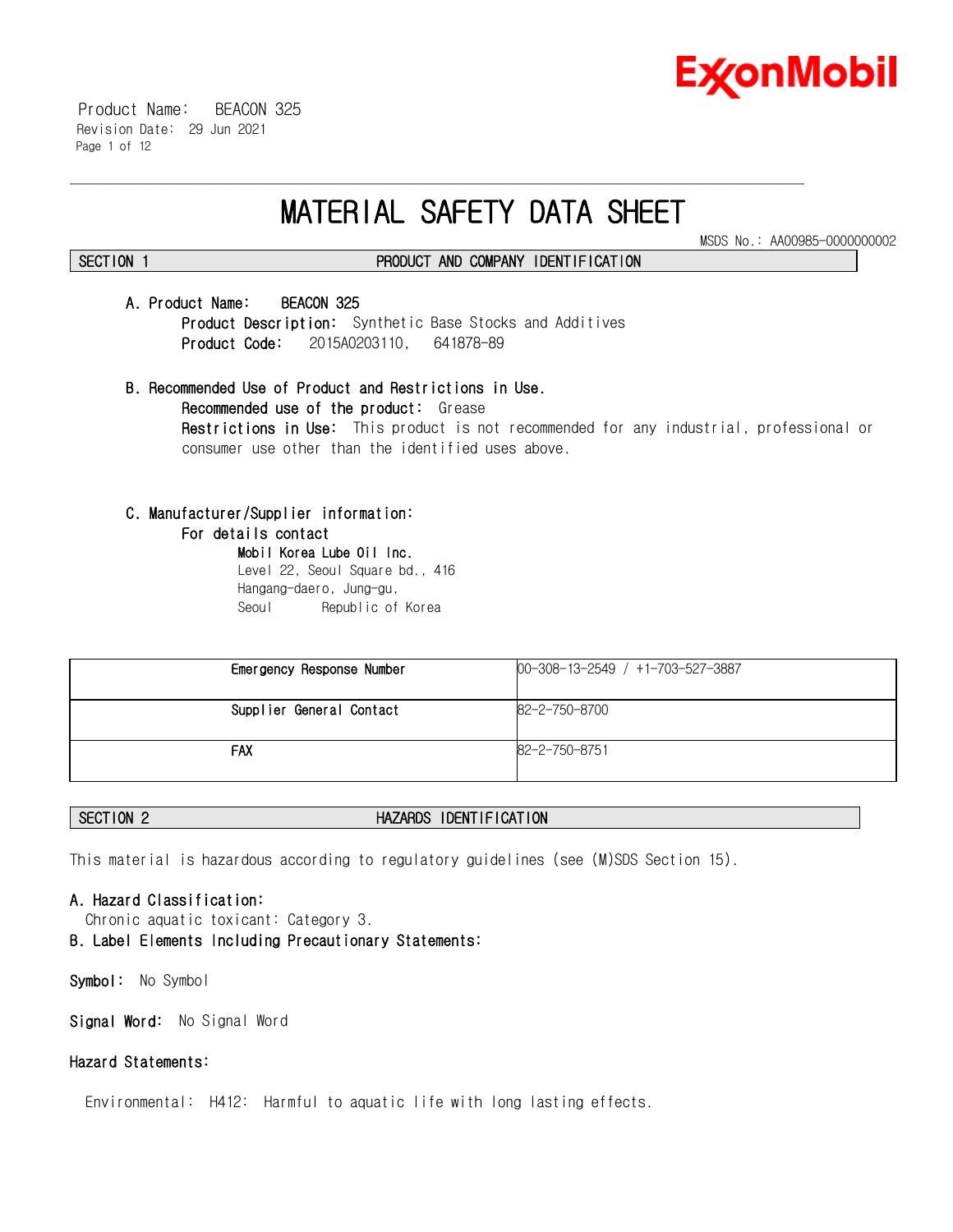

 Product Name: BEACON 325 Revision Date: 29 Jun 2021 Page 2 of 12

# **Precautionary Statements:**

 Prevention: P273: Avoid release to the environment. Disposal: P501: Dispose of contents and container in accordance with local regulations.

\_\_\_\_\_\_\_\_\_\_\_\_\_\_\_\_\_\_\_\_\_\_\_\_\_\_\_\_\_\_\_\_\_\_\_\_\_\_\_\_\_\_\_\_\_\_\_\_\_\_\_\_\_\_\_\_\_\_\_\_\_\_\_\_\_\_\_\_\_\_\_\_\_\_\_\_\_\_\_\_\_\_\_\_\_\_\_\_\_\_\_\_\_\_\_\_\_\_\_\_\_\_\_\_\_\_\_\_\_\_\_\_\_\_\_\_\_\_

# **C. Other Hazards Which Are Not Included In The Classification Criteria**

# **Physical / Chemical Hazards**

No significant hazards.

# **Health Hazards**

 High-pressure injection under skin may cause serious damage. Excessive exposure may result in eye, skin, or respiratory irritation.

# **Environmental Hazards**

No additional hazards.

| NFPA Hazard ID: | Health: | Flammability: | Reactivity: | $\overline{0}$ |
|-----------------|---------|---------------|-------------|----------------|
| HMIS Hazard ID: | Health: | Flammability: | Reactivity: | $\overline{0}$ |

**NOTE:** This material should not be used for any other purpose than the intended use in Section 1 without expert advice. Health studies have shown that chemical exposure may cause potential human health risks which may vary from person to person.

### **SECTION 3 COMPOSITION / INFORMATION ON INGREDIENTS**

This material is defined as a mixture.

### **Hazardous Substance(s) or Complex Substance(s) required for disclosure**

| Name                       | 0ther<br>Name            | CAS # or Id. | Concentration* | GHS Hazard Codes                      |
|----------------------------|--------------------------|--------------|----------------|---------------------------------------|
|                            |                          | No.          |                |                                       |
| 2.6-DI-TERT-BUTYL-P-CRESOL | $\overline{\phantom{a}}$ | KF-03079     | $0.1 - 5.1\%$  | H400(M factor 1),<br>H410(M factor 1) |
| <b>I</b> LITHIUM STEARATE  | $\overline{\phantom{0}}$ | KE-26389     | $20 - 530%$    | None                                  |

\* All concentrations are percent by weight unless material is a gas. Gas concentrations are in percent by volume.

# **SECTION 4 FIRST AID MEASURES**

# **A. Eye Contact**

Flush thoroughly with water. If irritation occurs, get medical assistance.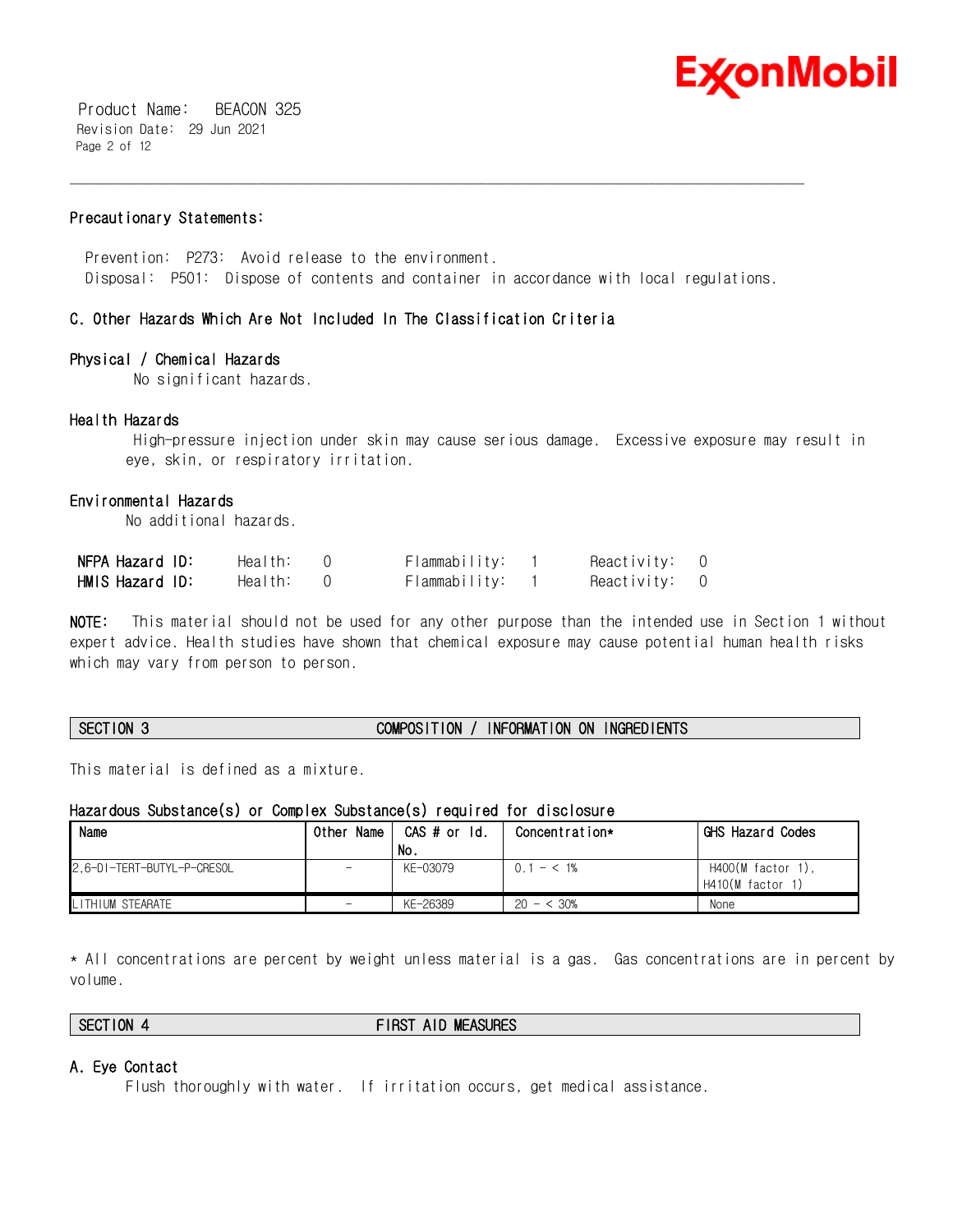

 Product Name: BEACON 325 Revision Date: 29 Jun 2021 Page 3 of 12

# **B. Skin Contact**

Wash contact areas with soap and water. If product is injected into or under the skin, or into any part of the body, regardless of the appearance of the wound or its size, the individual should be evaluated immediately by a physician as a surgical emergency. Even though initial symptoms from high pressure injection may be minimal or absent, early surgical treatment within the first few hours may significantly reduce the ultimate extent of injury.

# **C. Inhalation**

Under normal conditions of intended use, this material is not expected to be an inhalation hazard.

# **D. Ingestion**

First aid is normally not required. Seek medical attention if discomfort occurs.

\_\_\_\_\_\_\_\_\_\_\_\_\_\_\_\_\_\_\_\_\_\_\_\_\_\_\_\_\_\_\_\_\_\_\_\_\_\_\_\_\_\_\_\_\_\_\_\_\_\_\_\_\_\_\_\_\_\_\_\_\_\_\_\_\_\_\_\_\_\_\_\_\_\_\_\_\_\_\_\_\_\_\_\_\_\_\_\_\_\_\_\_\_\_\_\_\_\_\_\_\_\_\_\_\_\_\_\_\_\_\_\_\_\_\_\_\_\_

# **E. Other note to physician**

None

# **Acute and Delayed Symptoms/Effects**

See Toxicological Section

### **Pre-existing Medical Conditions Which May Be Aggravated By Exposure**

None.

**SECTION 5 FIRE FIGHTING MEASURES**

**Flammability Properties Flash Point [Method]:** >213°C (415°F) [ EST. FOR OIL, ASTM D-92 (COC)] **Autoignition Temperature:** N/D **Flammable Limits (Approximate volume % in air):** LEL: N/D UEL: N/D

# **A. Suitable (and Unsuitable) Extinguishing Media**

**Appropriate Extinguishing Media:** Use water fog, foam, dry chemical or carbon dioxide (CO2) to extinguish flames.

**Inappropriate Extinguishing Media:** Straight Streams of Water

# **B. Specific Hazards arising from the Chemical Unusual Fire Hazards:** None

**Hazardous Combustion Products:** Aldehydes, Incomplete combustion products, Oxides of carbon, Smoke, Fume, Sulfur oxides

# **C. Special Protective Equipment and Precautions for Fire-fighters**

Evacuate area. Prevent runoff from fire control or dilution from entering streams, sewers, or drinking water supply. Firefighters should use standard protective equipment and in enclosed spaces, self-contained breathing apparatus (SCBA). Use water spray to cool fire exposed surfaces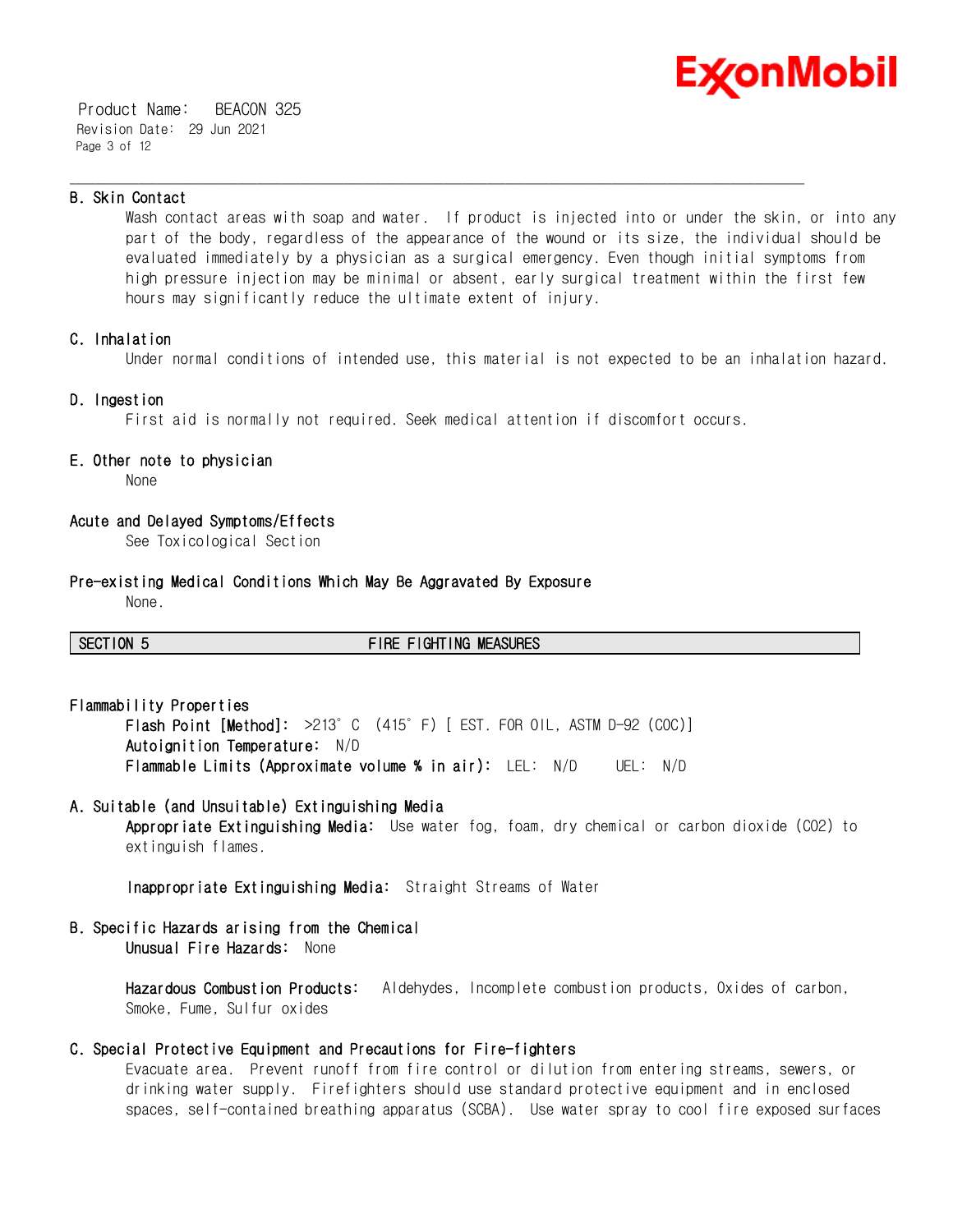

 Product Name: BEACON 325 Revision Date: 29 Jun 2021 Page 4 of 12

and to protect personnel.

### **SECTION 6 ACCIDENTAL RELEASE MEASURES**

\_\_\_\_\_\_\_\_\_\_\_\_\_\_\_\_\_\_\_\_\_\_\_\_\_\_\_\_\_\_\_\_\_\_\_\_\_\_\_\_\_\_\_\_\_\_\_\_\_\_\_\_\_\_\_\_\_\_\_\_\_\_\_\_\_\_\_\_\_\_\_\_\_\_\_\_\_\_\_\_\_\_\_\_\_\_\_\_\_\_\_\_\_\_\_\_\_\_\_\_\_\_\_\_\_\_\_\_\_\_\_\_\_\_\_\_\_\_

### **A. Personal Precautions and Protective Equipment**

Avoid contact with spilled material. See Section 5 for fire fighting information. See the Hazard Identification Section for Significant Hazards. See Section 4 for First Aid Advice. See Section 8 for advice on the minimum requirements for personal protective equipment. Additional protective measures may be necessary, depending on the specific circumstances and/or the expert judgment of the emergency responders.

### **B. Environmental Precautions and Protective Procedure**

In the event of a spill or accidental release, notify relevant authorities in accordance with all applicable regulations. Prevent entry into waterways, sewers, basements or confined areas.

# **C. Methods and Materials for Containment and Cleaning Up**

**Land Spill:** Scrape up spilled material with shovels into a suitable container for recycle or disposal.

**Water Spill:** Stop leak if you can do it without risk. Confine the spill immediately with booms. Warn other shipping. Skim from surface.

Water spill and land spill recommendations are based on the most likely spill scenario for this material; however, geographic conditions, wind, temperature, (and in the case of a water spill) wave and current direction and speed may greatly influence the appropriate action to be taken. For this reason, local experts should be consulted. Note: Local regulations may prescribe or limit action to be taken.

# **SECTION 7 HANDLING AND STORAGE**

### **A. Precautions for Safe Handling**

Prevent small spills and leakage to avoid slip hazard.

**Static Accumulator:** This material is not a static accumulator.

### **B. Conditions for Safe Storage**

Do not store in open or unlabelled containers. Keep away from incompatible materials.

### **SECTION 8 EXPOSURE CONTROLS AND PERSONAL PROTECTION**

**A. Exposure Limit Values, Biological Limit Values**

**Exposure limits/standards (Note: Exposure limits are not additive)**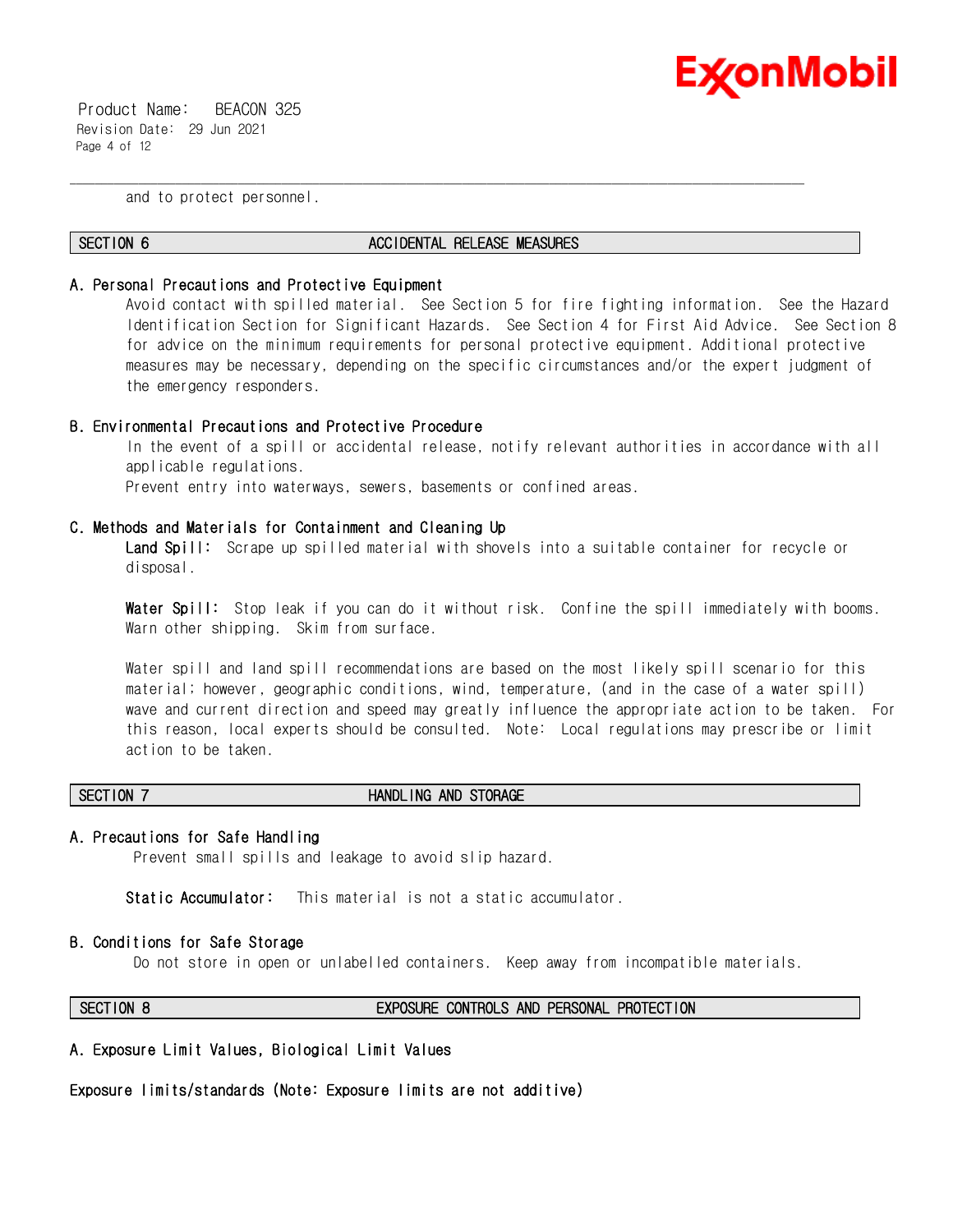

 Product Name: BEACON 325 Revision Date: 29 Jun 2021 Page 5 of 12

| Substance Name             | Form                                      | Limit      | Standard          | Note | <b>Source</b> | Year |
|----------------------------|-------------------------------------------|------------|-------------------|------|---------------|------|
| 2,6-DI-TERT-BUTYL-P-CRESOL | Inhalabl<br>е<br>fraction<br>and          | TWA        | $2 \text{ mg/m3}$ |      | Korea OELs    | 2018 |
|                            | vapor                                     |            |                   |      |               |      |
| 2,6-DI-TERT-BUTYL-P-CRESOL | Inhalabl<br>e<br>fraction<br>and<br>vapor | TWA        | 2 mg/m3           |      | <b>ACGIH</b>  | 2020 |
| LITHIUM STEARATE           | Inhalabl<br>e<br>fraction                 | <b>TWA</b> | $10$ mg/m $3$     |      | <b>ACGIH</b>  | 2020 |
| LITHIUM STEARATE           | Respirab<br>le<br>fraction                | TWA        | $3$ mg/m $3$      |      | <b>ACGIH</b>  | 2020 |

\_\_\_\_\_\_\_\_\_\_\_\_\_\_\_\_\_\_\_\_\_\_\_\_\_\_\_\_\_\_\_\_\_\_\_\_\_\_\_\_\_\_\_\_\_\_\_\_\_\_\_\_\_\_\_\_\_\_\_\_\_\_\_\_\_\_\_\_\_\_\_\_\_\_\_\_\_\_\_\_\_\_\_\_\_\_\_\_\_\_\_\_\_\_\_\_\_\_\_\_\_\_\_\_\_\_\_\_\_\_\_\_\_\_\_\_\_\_

NOTE: Limits/standards shown for guidance only. Follow applicable regulations.

No biological limits allocated.

# **B. Appropriate Engineering Controls**

The level of protection and types of controls necessary will vary depending upon potential exposure conditions. Control measures to consider:

No special requirements under ordinary conditions of use and with adequate ventilation.

# **C. Personal Protective Equipment**

Personal protective equipment selections vary based on potential exposure conditions such as applications, handling practices, concentration and ventilation. Information on the selection of protective equipment for use with this material, as provided below, is based upon intended, normal usage.

**Respiratory Protection:** If engineering controls do not maintain airborne contaminant concentrations at a level which is adequate to protect worker health, an approved respirator may be appropriate. Respirator selection, use, and maintenance must be in accordance with regulatory requirements, if applicable. Types of respirators to be considered for this material include: No protection is ordinarily required under normal conditions of use and with adequate ventilation.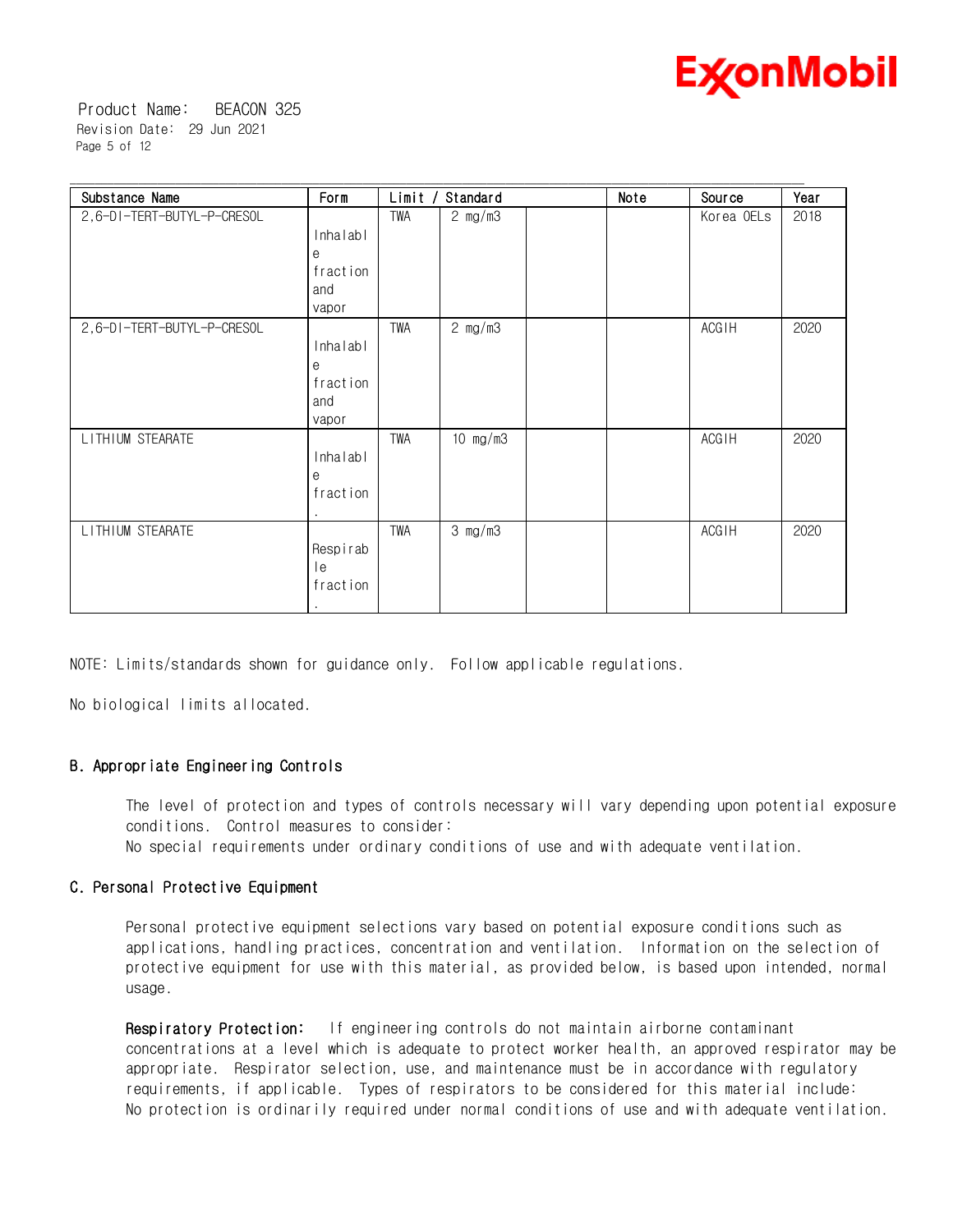

 Product Name: BEACON 325 Revision Date: 29 Jun 2021 Page 6 of 12

> For high airborne concentrations, use an approved supplied-air respirator, operated in positive pressure mode. Supplied air respirators with an escape bottle may be appropriate when oxygen levels are inadequate, gas/vapor warning properties are poor, or if air purifying filter capacity/rating may be exceeded.

**Eye Protection:** If contact is likely, safety glasses with side shields are recommended.

\_\_\_\_\_\_\_\_\_\_\_\_\_\_\_\_\_\_\_\_\_\_\_\_\_\_\_\_\_\_\_\_\_\_\_\_\_\_\_\_\_\_\_\_\_\_\_\_\_\_\_\_\_\_\_\_\_\_\_\_\_\_\_\_\_\_\_\_\_\_\_\_\_\_\_\_\_\_\_\_\_\_\_\_\_\_\_\_\_\_\_\_\_\_\_\_\_\_\_\_\_\_\_\_\_\_\_\_\_\_\_\_\_\_\_\_\_\_

**Hand Protection:** Any specific glove information provided is based on published literature and glove manufacturer data. Glove suitability and breakthrough time will differ depending on the specific use conditions. Contact the glove manufacturer for specific advice on glove selection and breakthrough times for your use conditions. Inspect and replace worn or damaged gloves. The types of gloves to be considered for this material include:

No protection is ordinarily required under normal conditions of use. Nitrile,Viton

**Skin and Body Protection:** Any specific clothing information provided is based on published literature or manufacturer data. The types of clothing to be considered for this material include: No skin protection is ordinarily required under normal conditions of use. In accordance with good industrial hygiene practices, precautions should be taken to avoid skin contact.

**Specific Hygiene Measures:** Always observe good personal hygiene measures, such as washing after handling the material and before eating, drinking, and/or smoking. Routinely wash work clothing and protective equipment to remove contaminants. Discard contaminated clothing and footwear that cannot be cleaned. Practice good housekeeping.

### **Environmental Controls**

 Comply with applicable environmental regulations limiting discharge to air, water and soil. Protect the environment by applying appropriate control measures to prevent or limit emissions.

# **SECTION 9 PHYSICAL AND CHEMICAL PROPERTIES**

**Note: Physical and chemical properties are provided for safety, health and environmental considerations only and may not fully represent product specifications. Contact the Supplier for additional information.**

**A. Appearance**

```
Physical State: Solid
      Form: Semi-fluid
      Color: Tan
B. Odor: Characteristic
C. Odor Threshold: N/D
D. pH: N/A
E. Melting Point: >163°C (325°F)
   Freezing Point: N/D
F. Initial Boiling Point / Range: > 260°C (500°F) [Estimated]
```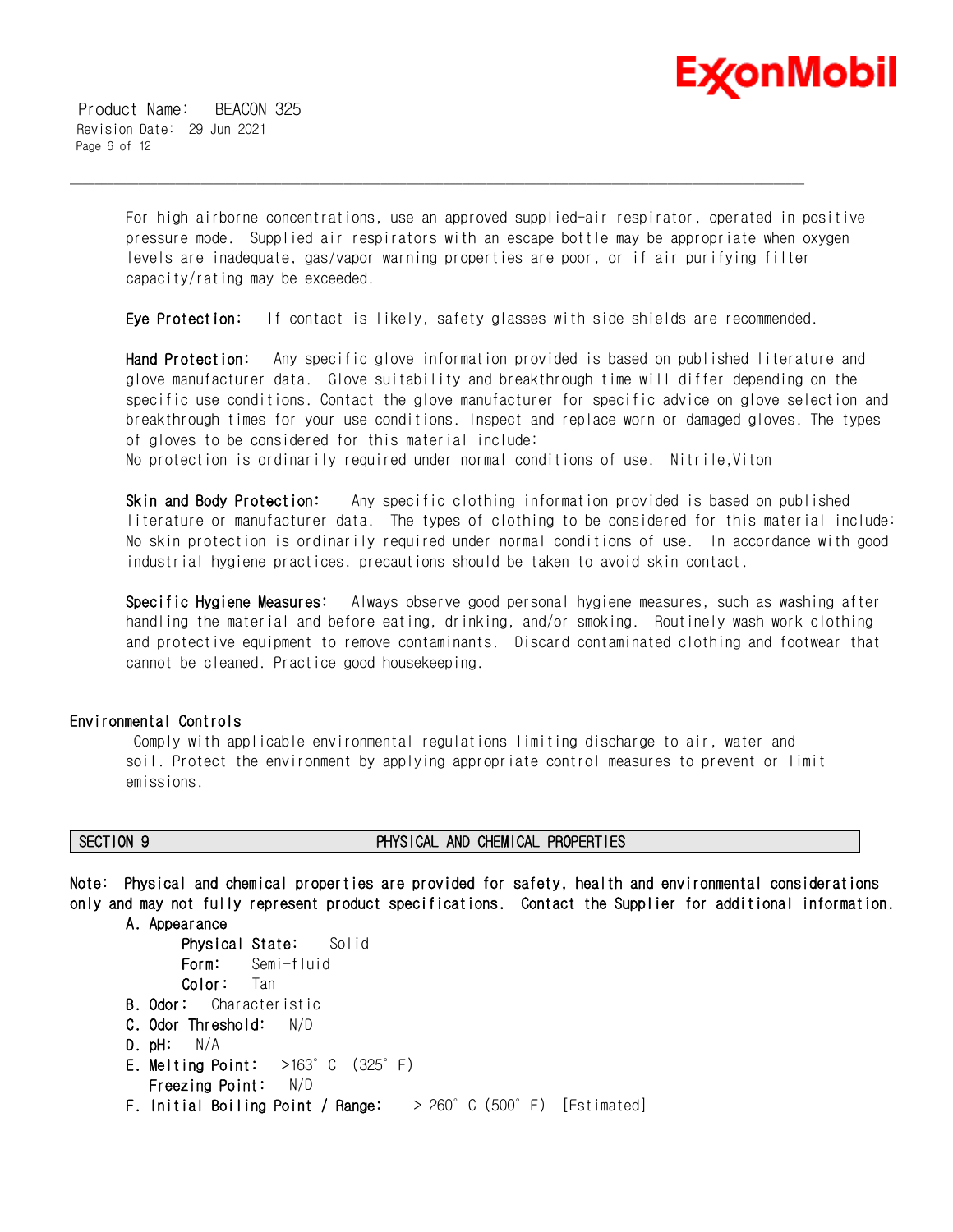

 Product Name: BEACON 325 Revision Date: 29 Jun 2021 Page 7 of 12

> **G. Flash Point [Method]:** >213°C (415°F) [ EST. FOR OIL, ASTM D-92 (COC)] **H. Evaporation Rate (n-butyl acetate = 1):** N/D **I. Flammability (Solid, Gas):** N/A **J. Flammable Limits (Approximate volume % in air):** LEL: N/D UEL: N/D **K. Vapor Pressure:** < 0.013 kPa (0.1 mm Hg) at 20 °C [Estimated] **L. Solubility in Water:** Negligible **M. Vapor Density (Air = 1):** N/D **N. Relative Density (at 15 °C):** 0.94 **O. Log Pow (n-Octanol/Water Partition Coefficient):** > 3.5 [Estimated] **P. Autoignition Temperature:** N/D **Q. Decomposition Temperature:** N/D **R. Viscosity:** 12 cSt (12 mm2/sec) at 40 °C [ASTM D 445] **S. Molecular Weight:** N/D

\_\_\_\_\_\_\_\_\_\_\_\_\_\_\_\_\_\_\_\_\_\_\_\_\_\_\_\_\_\_\_\_\_\_\_\_\_\_\_\_\_\_\_\_\_\_\_\_\_\_\_\_\_\_\_\_\_\_\_\_\_\_\_\_\_\_\_\_\_\_\_\_\_\_\_\_\_\_\_\_\_\_\_\_\_\_\_\_\_\_\_\_\_\_\_\_\_\_\_\_\_\_\_\_\_\_\_\_\_\_\_\_\_\_\_\_\_\_

NOTE: Most physical properties above are for the oil component in the material.

# **SECTION 10 STABILITY AND REACTIVITY**

- **A. Chemical Stability and Possibility of Hazard Reactions Chemical Stability:** Material is stable under normal conditions.  **Possibility of Hazardous Reactions:** Hazardous polymerization will not occur.
- **B. Conditions to Avoid:** Excessive heat. High energy sources of ignition.
- **C. Incompatible Materials:** Strong oxidizers
- **D. Hazardous Decomposition Products:** Material does not decompose at ambient temperatures.
- 

### **SECTION 11 TOXICOLOGICAL INFORMATION**

**A. Information on Likely Routes of Exposure** No data available

# **B. Information on Health Hazards Acute Toxicity (Inhalation):**

Product

No end point data for material. Minimally Toxic. Based on assessment of the components.

Inhalation Irritation: No end point data for material. Negligible hazard at ambient/normal handling temperatures.

# **Acute Toxicity (Ingestion):**

Product

No end point data for material. Minimally Toxic. Based on assessment of the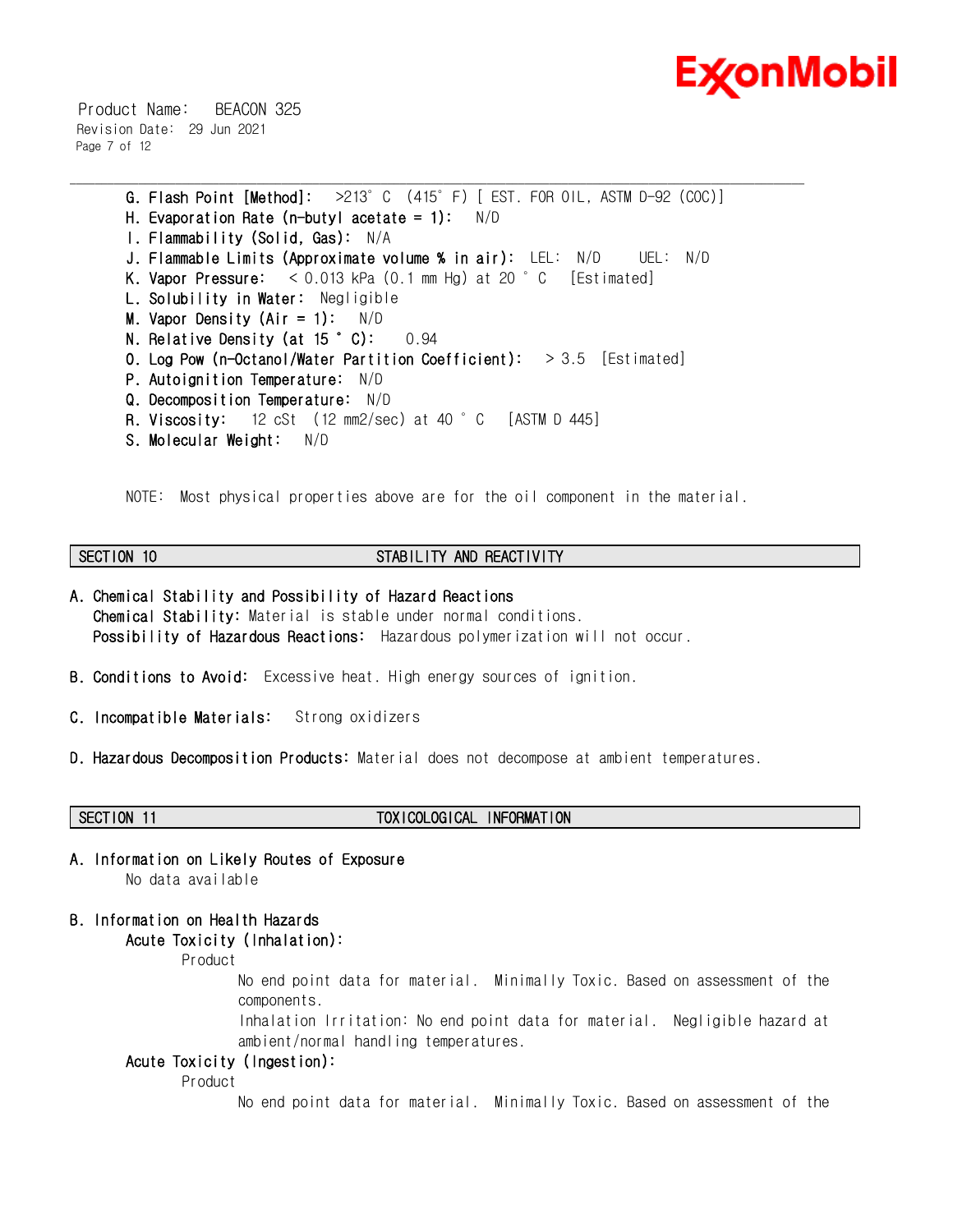

components.

### **Acute Toxicity (Dermal)**

### Product

No end point data for material. Minimally Toxic. Based on assessment of the components.

\_\_\_\_\_\_\_\_\_\_\_\_\_\_\_\_\_\_\_\_\_\_\_\_\_\_\_\_\_\_\_\_\_\_\_\_\_\_\_\_\_\_\_\_\_\_\_\_\_\_\_\_\_\_\_\_\_\_\_\_\_\_\_\_\_\_\_\_\_\_\_\_\_\_\_\_\_\_\_\_\_\_\_\_\_\_\_\_\_\_\_\_\_\_\_\_\_\_\_\_\_\_\_\_\_\_\_\_\_\_\_\_\_\_\_\_\_\_

# **Skin corrosion/irritation**

Product

No end point data for material. Negligible irritation to skin at ambient temperatures. Based on assessment of the components.

### **Serious eye damage/irritation**

Product

No end point data for material. May cause mild, short-lasting discomfort to eyes. Based on assessment of the components.

# **Respiratory sensitization**

Product

No end point data for material. Not expected to be a respiratory sensitizer.

### **Skin sensitization**

Product

No end point data for material. Not expected to be a skin sensitizer. Based on assessment of the components.

# **Carcinogenicity**

Product

No end point data for material. Not expected to cause cancer. Based on assessment of the components.

### **Germ cell mutagenicity**

Product

No end point data for material. Not expected to be a germ cell mutagen. Based on assessment of the components.

### **Reproductive toxicity**

Product

No end point data for material. Not expected to be a reproductive toxicant. Based on assessment of the components.

# **Specific target organ toxicity - single exposure**

Product

No end point data for material. Not expected to cause organ damage from a single exposure.

### **Specific target organ toxicity - repeat exposure**

Product

No end point data for material. Not expected to cause organ damage from prolonged or repeated exposure. Based on assessment of the components.

### **Aspiration hazard**

Product

Data available. Not expected to be an aspiration hazard. Based on physico-chemical properties of the material.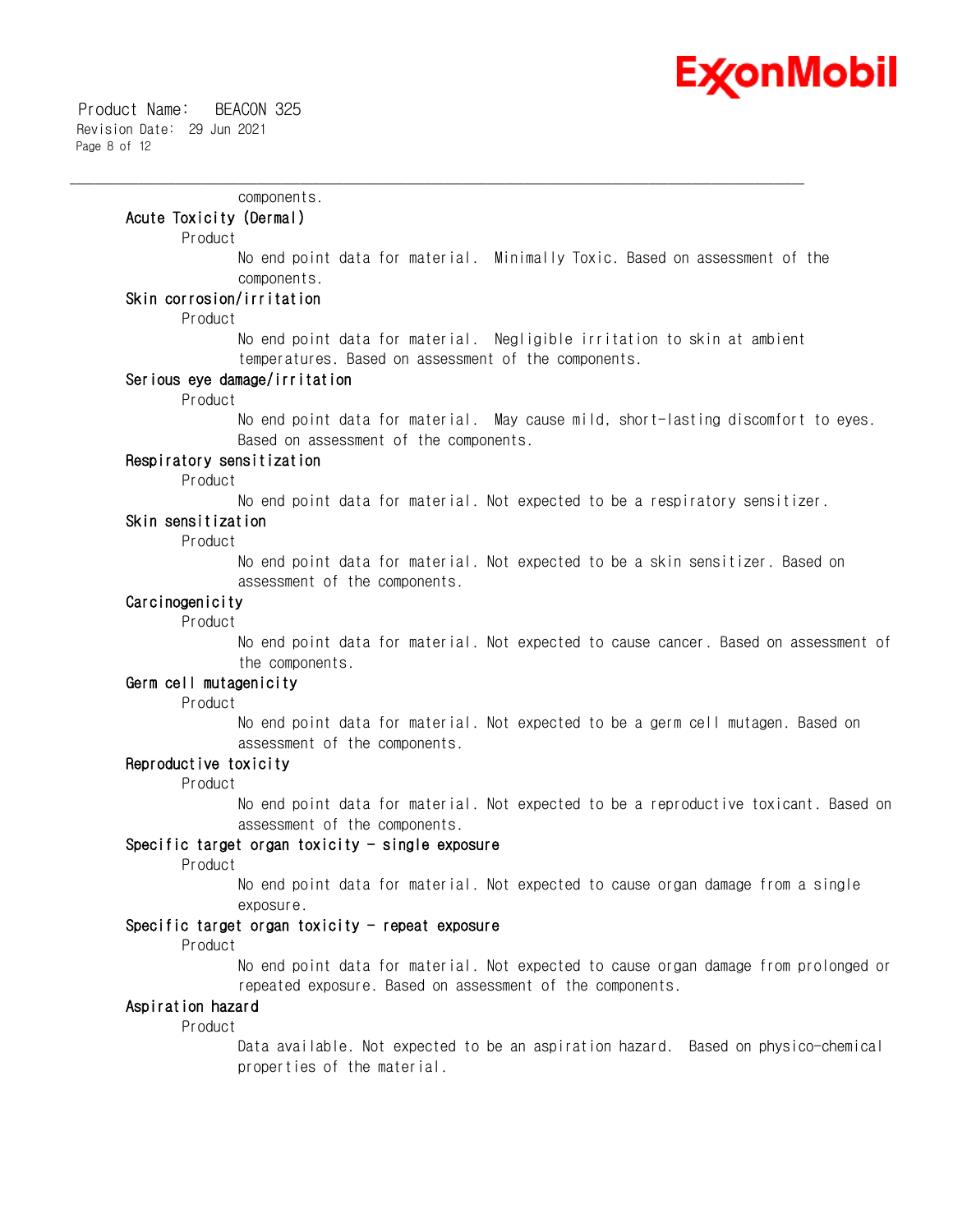

 Product Name: BEACON 325 Revision Date: 29 Jun 2021 Page 9 of 12

# **Other Information**

### **For the product itself:**

Component concentrations in this formulation would not be expected to cause skin sensitization, based on tests of the components, this formulation, or similar formulations.

# **Contains:**

Synthetic base oils: Not expected to cause significant health effects under conditions of normal use, based on laboratory studies with the same or similar materials. Not mutagenic or genotoxic. Not sensitizing in test animals and humans.

\_\_\_\_\_\_\_\_\_\_\_\_\_\_\_\_\_\_\_\_\_\_\_\_\_\_\_\_\_\_\_\_\_\_\_\_\_\_\_\_\_\_\_\_\_\_\_\_\_\_\_\_\_\_\_\_\_\_\_\_\_\_\_\_\_\_\_\_\_\_\_\_\_\_\_\_\_\_\_\_\_\_\_\_\_\_\_\_\_\_\_\_\_\_\_\_\_\_\_\_\_\_\_\_\_\_\_\_\_\_\_\_\_\_\_\_\_\_

# **IARC Classification:**

**The following ingredients are cited on the lists below:** None.

|              | -REGULATORY LISTS SEARCHED-- |              |
|--------------|------------------------------|--------------|
| $=$ IARC $=$ | $2 = IARG 2A$                | $3 = IARG2B$ |

# **SECTION 12 ECOLOGICAL INFORMATION**

 The information given is based on data for the material, components of the material, or for similar materials, through the application of bridging principals.

# **A. Ecotoxicity**

Material -- Expected to be harmful to aquatic organisms. May cause long-term adverse effects in the aquatic environment.

### **B. Persistence and Degradability**

Not determined.

### **C. Bioaccumulation**

Not determined.

### **D. Mobility**

Base oil component -- Low solubility and floats and is expected to migrate from water to the land. Expected to partition to sediment and wastewater solids.

# **E. Other adverse effects: Not applicable**

### **SECTION 13 DISPOSAL CONSIDERATIONS**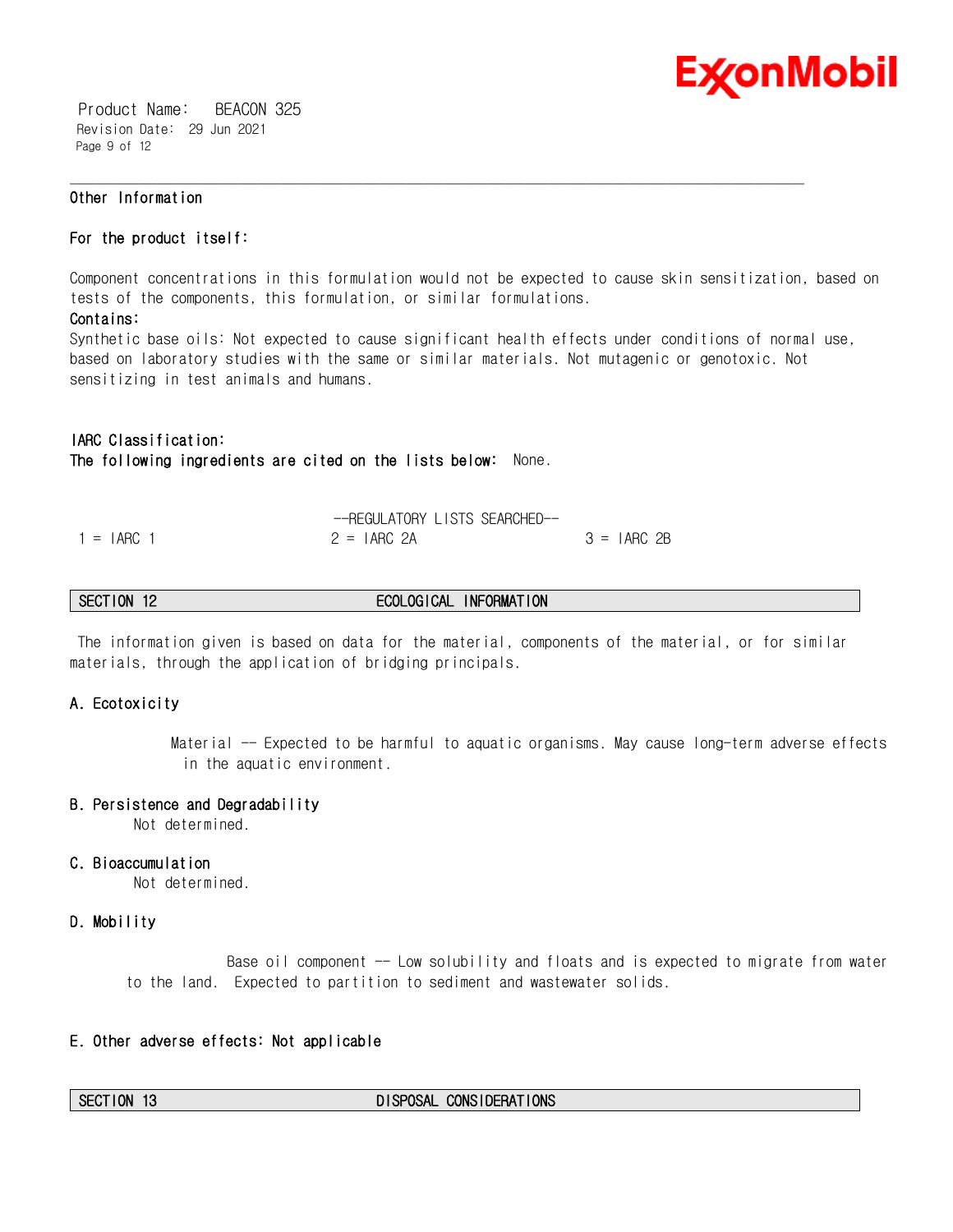

 Product Name: BEACON 325 Revision Date: 29 Jun 2021 Page 10 of 12

# **A. Disposal methods**

Disposal recommendations based on material as supplied. Disposal must be in accordance with current applicable laws and regulations, and material characteristics at time of disposal.

\_\_\_\_\_\_\_\_\_\_\_\_\_\_\_\_\_\_\_\_\_\_\_\_\_\_\_\_\_\_\_\_\_\_\_\_\_\_\_\_\_\_\_\_\_\_\_\_\_\_\_\_\_\_\_\_\_\_\_\_\_\_\_\_\_\_\_\_\_\_\_\_\_\_\_\_\_\_\_\_\_\_\_\_\_\_\_\_\_\_\_\_\_\_\_\_\_\_\_\_\_\_\_\_\_\_\_\_\_\_\_\_\_\_\_\_\_\_

# **B. Disposal precautions**

 Product is suitable for burning in an enclosed controlled burner for fuel value or disposal by supervised incineration at very high temperatures to prevent formation of undesirable combustion products.

**Empty Container Warning** Empty Container Warning (where applicable): Empty containers may contain residue and can be dangerous. Do not attempt to refill or clean containers without proper instructions. Empty drums should be completely drained and safely stored until appropriately reconditioned or disposed. Empty containers should be taken for recycling, recovery, or disposal through suitably qualified or licensed contractor and in accordance with governmental regulations. DO NOT PRESSURISE, CUT, WELD, BRAZE, SOLDER, DRILL, GRIND, OR EXPOSE SUCH CONTAINERS TO HEAT, FLAME, SPARKS, STATIC ELECTRICITY, OR OTHER SOURCES OF IGNITION. THEY MAY EXPLODE AND CAUSE INJURY OR DEATH.

# **SECTION 14 TRANSPORT INFORMATION**

**REGULATION ON SHIP-TRANSPORTATION AND STORAGE OF DANGEROUS SUBSTANCES (SEA (IMDG))** Not Regulated for Sea Transport according to IMDG-Code

- **A. UN Number:** Not applicable
- **B. Proper Shipping Name:** Not applicable
- **C. Hazard Class & Division:** Not applicable
- **D. Packing Group:** Not applicable
- **E. Marine Pollutant:** Not applicable

**F. Special Precautions which a user needs to be aware of, or needs to comply with, in connection with transport or conveyance:** Not applicable

- **LAND (ADR/RID)** Not Regulated for Land Transport
	- **A. UN Number:** Not applicable
	- **B. Proper Shipping Name:** Not applicable
	- **C. Hazard Class & Division:** Not applicable
	- **D. Packing Group:** Not applicable
	- **E. Marine pollutants:** Only applicable for sea transport
	- **F. Special Precautions which a user needs to be aware of, or needs to comply with, in connection with transport or conveyance:** Not applicable

# **AIR (IATA)** Not Regulated for Air Transport

- **A. UN Number:** Not applicable
- **B. Proper Shipping Name:** Not applicable
- **C. Hazard Class & Division:** Not applicable
- **D. Packing Group:** Not applicable
- **E. Marine pollutants:** Only applicable for sea transport
- **F. Special Precautions which a user needs to be aware of, or needs to comply with, in connection**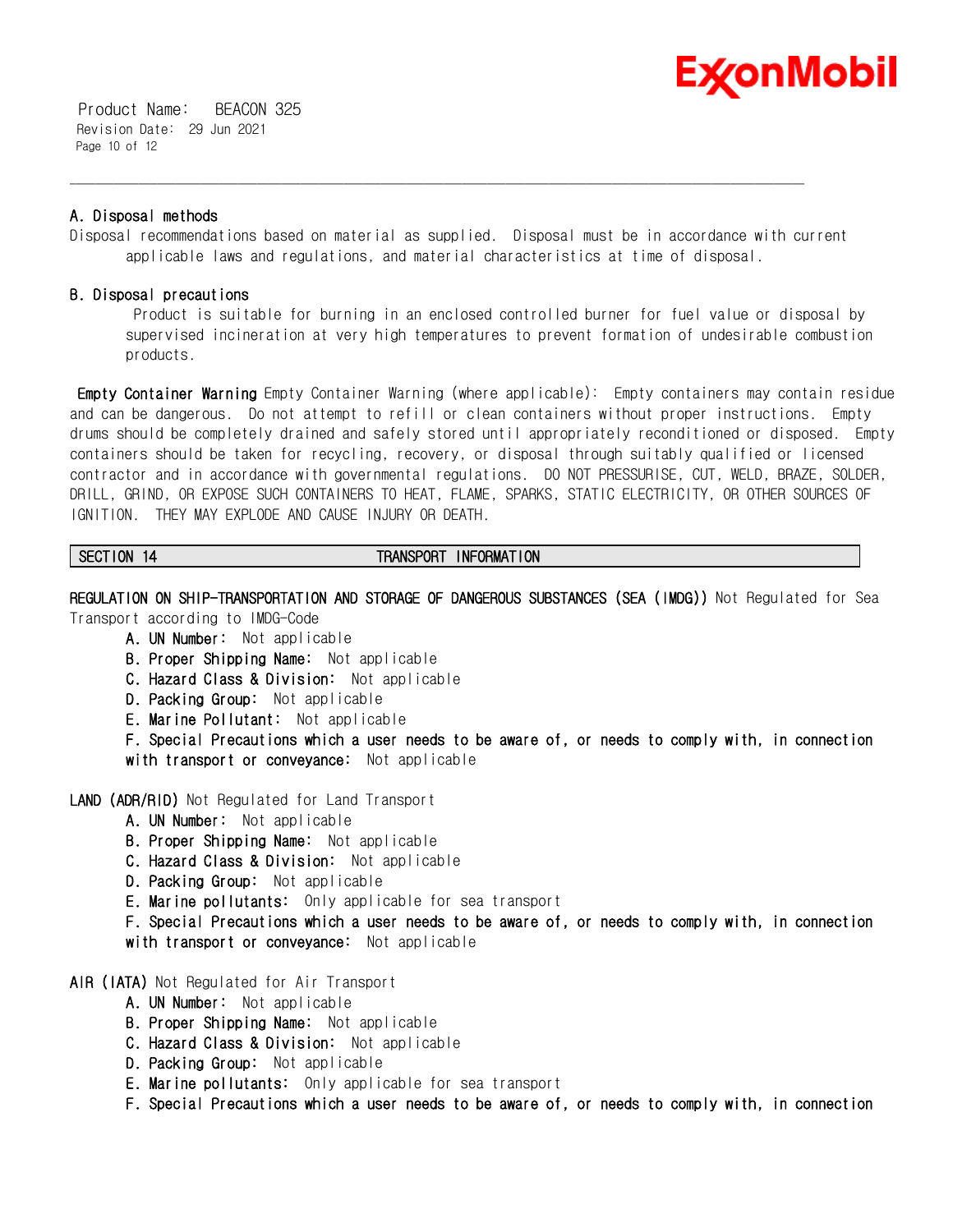

 Product Name: BEACON 325 Revision Date: 29 Jun 2021 Page 11 of 12

**with transport or conveyance:** Not applicable

# **SECTION 15 REGULATORY INFORMATION**

\_\_\_\_\_\_\_\_\_\_\_\_\_\_\_\_\_\_\_\_\_\_\_\_\_\_\_\_\_\_\_\_\_\_\_\_\_\_\_\_\_\_\_\_\_\_\_\_\_\_\_\_\_\_\_\_\_\_\_\_\_\_\_\_\_\_\_\_\_\_\_\_\_\_\_\_\_\_\_\_\_\_\_\_\_\_\_\_\_\_\_\_\_\_\_\_\_\_\_\_\_\_\_\_\_\_\_\_\_\_\_\_\_\_\_\_\_\_

**This material is considered hazardous according to Korean GHS classification criteria.**

**Regulatory Status and Applicable Laws and Regulations**

- **A. Industrial Safety & Health Act : Prohibited, Subject to an Approval for Manufacturing and Controlled Hazardous Substances:** None.
- **B. Chemicals Control Act : Toxic, Banned and Restricted Toxic Chemicals, Authorization substances, Accidental Release Prevention Substances and Priority Existing Chemicals to Registration:** None.

**C. ACT ON THE SAFETY CONTROL OF HAZARDOUS SUBSTANCES:** Category 4. Class 4 petroleum chemicals

**D. Waste Control Act:** Waste Oil is a designated waste.

**E. Other requirements in domestic and other countries**

**Listed or exempt from listing/notification on the following chemical inventories :** AIIC, DSL, ENCS, IECSC, KECI, PICCS, TCSI, TSCA

**SECTION 16 OTHER INFORMATION**

**A. Information sources and references:** Sources of information used in preparing this SDS included one or more of the following: results from in house or supplier toxicology studies, CONCAWE Product Dossiers, publications from other trade associations, such as the EU Hydrocarbon Solvents REACH Consortium, U.S. HPV Program Robust Summaries, the EU IUCLID Data Base, U.S. NTP publications, and other sources, as appropriate.

**B. The first Issuing date:** 5/2/2018

**C. Revision number and latest revision date Revision Number:**2 **Revision Date:** 29 Jun 2021

**D. Others**

**N/D = Not determined, N/A = Not applicable**

**KEY TO THE H-CODES CONTAINED IN SECTION 3 OF THIS DOCUMENT (for information only):**